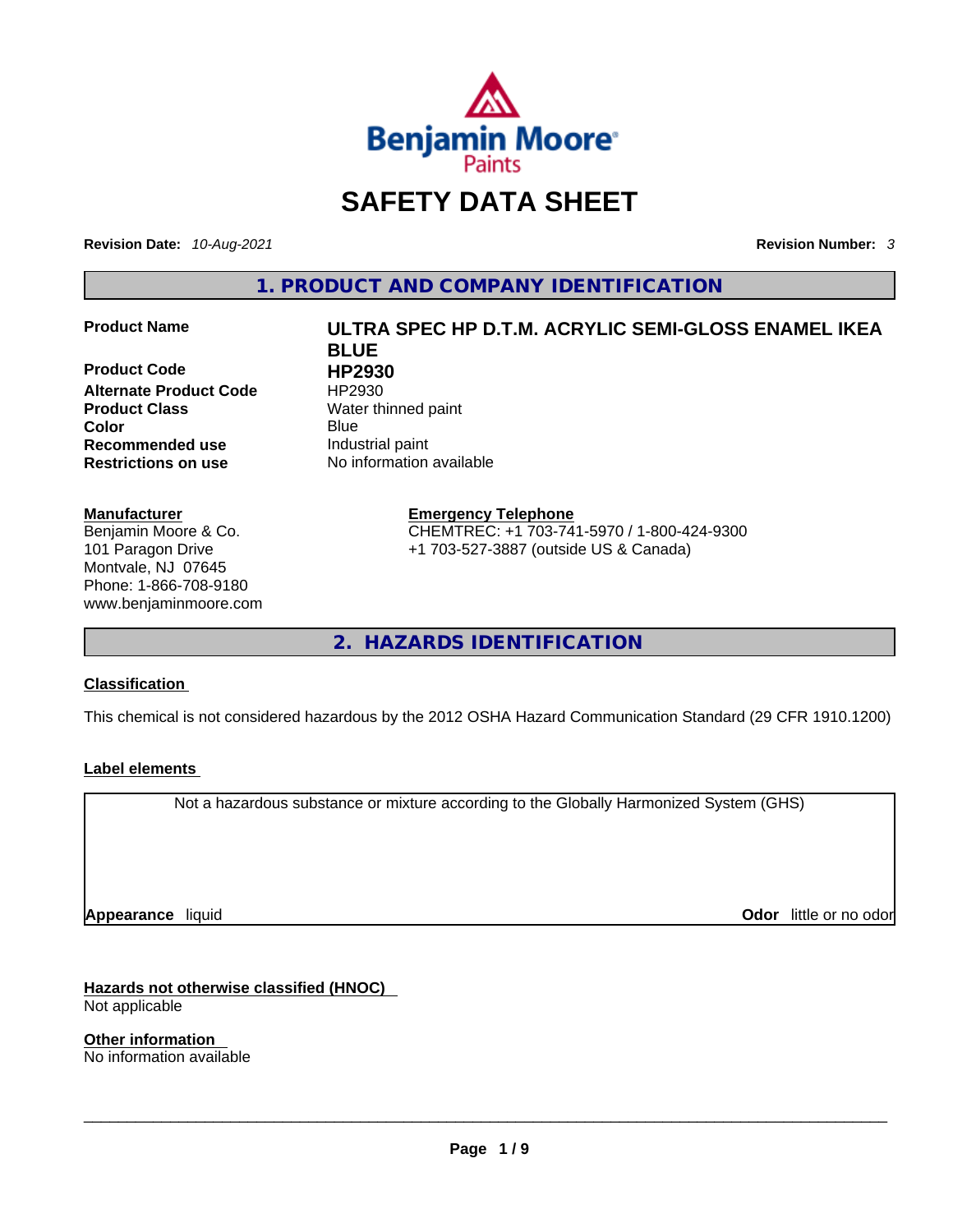**WARNING:** This product contains isothiazolinone compounds at levels of <0.1%. These substances are biocides commonly found in most paints and a variety of personal care products as a preservative. Certain individuals may be sensitive or allergic to these substances, even at low levels.

#### **3. COMPOSITION INFORMATION ON COMPONENTS**

| Chemical name              | `AS No.                          | Weight-% |
|----------------------------|----------------------------------|----------|
| nlar.<br>heline<br>svenite | -96-5<br>,,,<br>$\cdot$          | -        |
| dioxide<br>itanium         | $\sim$<br>$\triangle$ ARC<br>3-r | -<br>U.J |

|                                                  | 4. FIRST AID MEASURES                                                                                    |
|--------------------------------------------------|----------------------------------------------------------------------------------------------------------|
| <b>General Advice</b>                            | If symptoms persist, call a physician. Show this safety data sheet to the doctor in<br>attendance.       |
| <b>Eye Contact</b>                               | Rinse thoroughly with plenty of water for at least 15 minutes and consult a<br>physician.                |
| <b>Skin Contact</b>                              | Wash off immediately with soap and plenty of water while removing all<br>contaminated clothes and shoes. |
| <b>Inhalation</b>                                | Move to fresh air. If symptoms persist, call a physician.                                                |
| Ingestion                                        | Clean mouth with water and afterwards drink plenty of water. Consult a physician<br>if necessary.        |
| <b>Most Important</b><br><b>Symptoms/Effects</b> | None known.                                                                                              |
| <b>Notes To Physician</b>                        | Treat symptomatically.                                                                                   |

**5. FIRE-FIGHTING MEASURES** 

| <b>Suitable Extinguishing Media</b>                             | Use extinguishing measures that are appropriate to local<br>circumstances and the surrounding environment.                                   |
|-----------------------------------------------------------------|----------------------------------------------------------------------------------------------------------------------------------------------|
| Protective equipment and precautions for firefighters           | As in any fire, wear self-contained breathing apparatus<br>pressure-demand, MSHA/NIOSH (approved or equivalent)<br>and full protective gear. |
| <b>Specific Hazards Arising From The Chemical</b>               | Closed containers may rupture if exposed to fire or<br>extreme heat.                                                                         |
| Sensitivity to mechanical impact                                | No                                                                                                                                           |
| Sensitivity to static discharge                                 | No.                                                                                                                                          |
| <b>Flash Point Data</b><br>Flash point (°F)<br>Flash Point (°C) | 250<br>121                                                                                                                                   |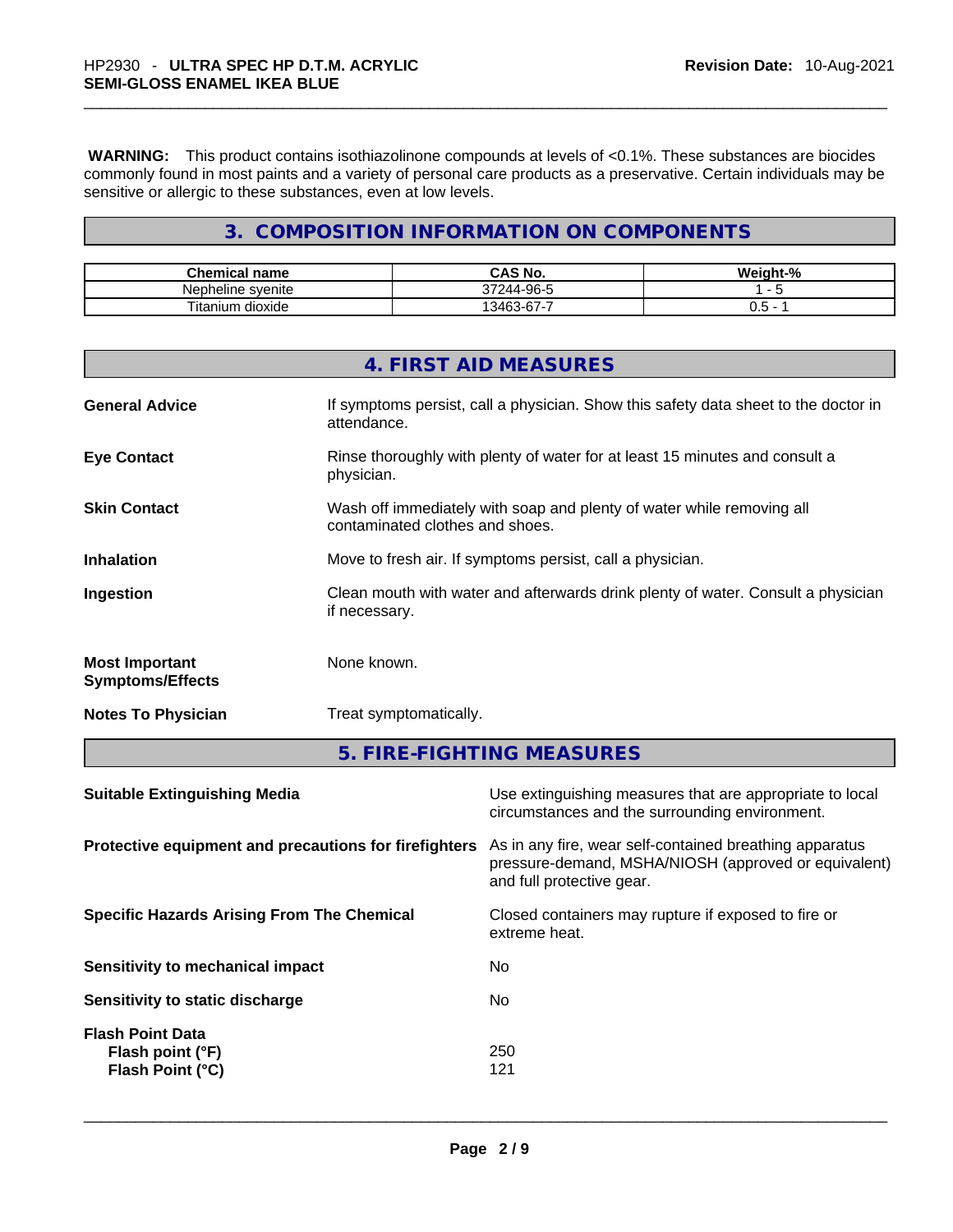| <b>Method</b>                                                 |                 | <b>PMCC</b>                      |                                |
|---------------------------------------------------------------|-----------------|----------------------------------|--------------------------------|
| <b>Flammability Limits In Air</b>                             |                 |                                  |                                |
| Lower flammability limit:<br><b>Upper flammability limit:</b> |                 | Not applicable<br>Not applicable |                                |
| <b>NFPA</b><br>Health: 1                                      | Flammability: 1 | <b>Instability: 0</b>            | <b>Special: Not Applicable</b> |
| <b>NFPA Legend</b><br>0 - Not Hazardous                       |                 |                                  |                                |

- 1 Slightly
- 2 Moderate
- 3 High
- 4 Severe

*The ratings assigned are only suggested ratings, the contractor/employer has ultimate responsibilities for NFPA ratings where this system is used.* 

*Additional information regarding the NFPA rating system is available from the National Fire Protection Agency (NFPA) at www.nfpa.org.* 

#### **6. ACCIDENTAL RELEASE MEASURES**

| <b>Personal Precautions</b>      | Avoid contact with skin, eyes and clothing. Ensure adequate ventilation.                                                                                                         |
|----------------------------------|----------------------------------------------------------------------------------------------------------------------------------------------------------------------------------|
| <b>Other Information</b>         | Prevent further leakage or spillage if safe to do so.                                                                                                                            |
| <b>Environmental precautions</b> | See Section 12 for additional Ecological Information.                                                                                                                            |
| <b>Methods for Cleaning Up</b>   | Soak up with inert absorbent material. Sweep up and shovel into suitable<br>containers for disposal.                                                                             |
|                                  | 7. HANDLING AND STORAGE                                                                                                                                                          |
| <b>Handling</b>                  | Avoid contact with skin, eyes and clothing. Avoid breathing vapors, spray mists or<br>sanding dust. In case of insufficient ventilation, wear suitable respiratory<br>equipment. |
| <b>Storage</b>                   | Keep container tightly closed. Keep out of the reach of children.                                                                                                                |
| <b>Incompatible Materials</b>    | No information available                                                                                                                                                         |
|                                  |                                                                                                                                                                                  |

#### **8. EXPOSURE CONTROLS/PERSONAL PROTECTION**

#### **Exposure Limits**

| -------<br>-------<br>⊤name<br>emical<br>…ner | -----<br>. .<br>.<br>"<br>,,,,,        | <b>DEI</b><br>$\mathbf{r}$<br>эп.<br>-- |
|-----------------------------------------------|----------------------------------------|-----------------------------------------|
| $\sim$<br>l itanium<br>dioxide                | TWA.<br>$\sim$<br>n/m·<br>$\mathbf{u}$ | ma/m<br>' WL<br>nJ                      |

#### **Legend**

ACGIH - American Conference of Governmental Industrial Hygienists Exposure Limits OSHA - Occupational Safety & Health Administration Exposure Limits N/E - Not Established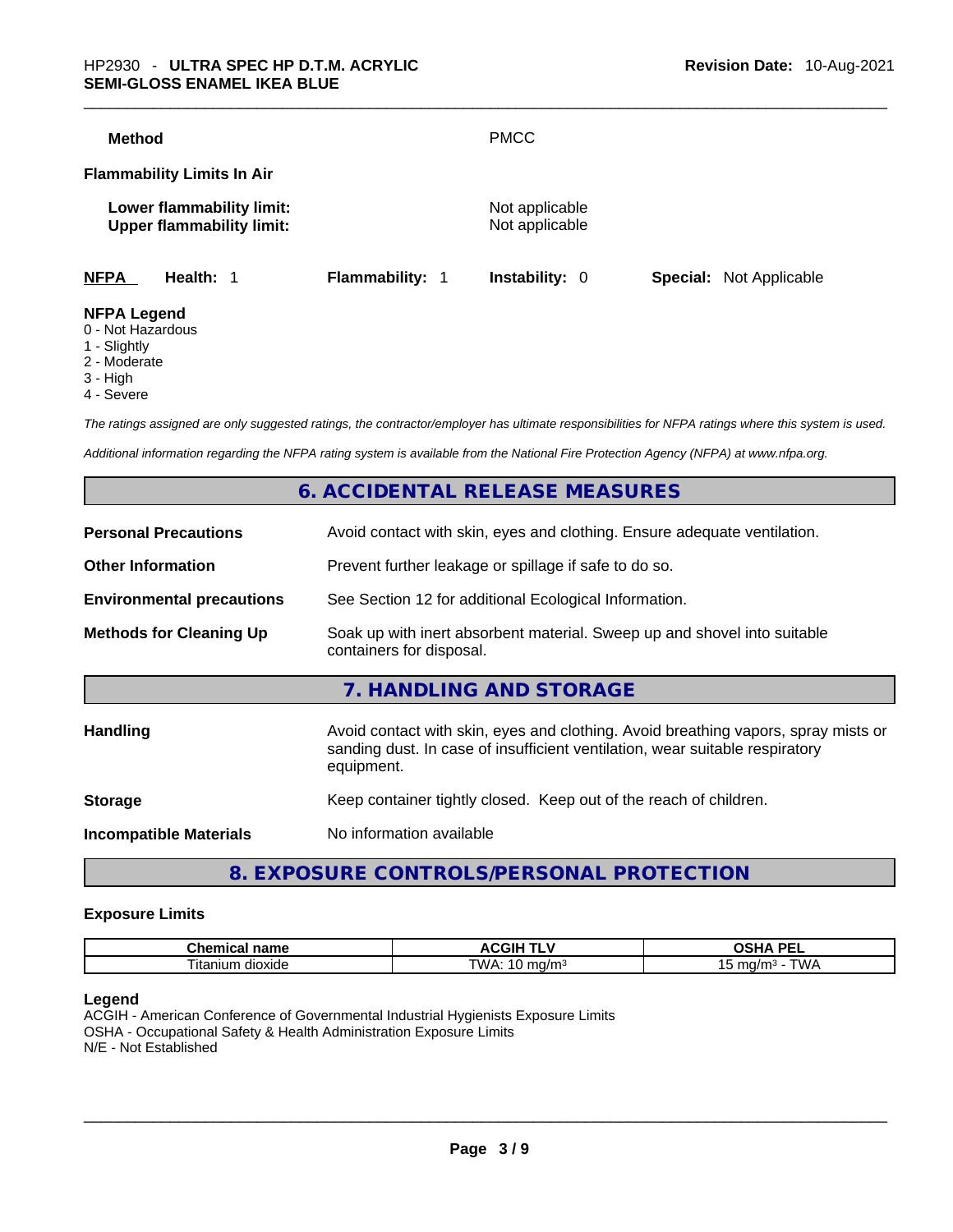| <b>Engineering Measures</b>          | Ensure adequate ventilation, especially in confined areas.                                                                                                                                                                                                                                                                   |
|--------------------------------------|------------------------------------------------------------------------------------------------------------------------------------------------------------------------------------------------------------------------------------------------------------------------------------------------------------------------------|
| <b>Personal Protective Equipment</b> |                                                                                                                                                                                                                                                                                                                              |
| <b>Eye/Face Protection</b>           | Safety glasses with side-shields.                                                                                                                                                                                                                                                                                            |
| <b>Skin Protection</b>               | Protective gloves and impervious clothing.                                                                                                                                                                                                                                                                                   |
| <b>Respiratory Protection</b>        | In operations where exposure limits are exceeded, use a NIOSH approved<br>respirator that has been selected by a technically qualified person for the specific<br>work conditions. When spraying the product or applying in confined areas, wear a<br>NIOSH approved respirator specified for paint spray or organic vapors. |
| <b>Hygiene Measures</b>              | Avoid contact with skin, eyes and clothing. Remove and wash contaminated<br>clothing before re-use. Wash thoroughly after handling.                                                                                                                                                                                          |

### **9. PHYSICAL AND CHEMICAL PROPERTIES**

| Appearance                           | liquid                   |
|--------------------------------------|--------------------------|
| Odor                                 | little or no odor        |
| <b>Odor Threshold</b>                | No information available |
| Density (Ibs/gal)                    | $8.6 - 9.0$              |
| <b>Specific Gravity</b>              | $1.03 - 1.08$            |
| рH                                   | No information available |
| <b>Viscosity (cps)</b>               | No information available |
| Solubility(ies)                      | No information available |
| <b>Water solubility</b>              | No information available |
| <b>Evaporation Rate</b>              | No information available |
| Vapor pressure                       | No information available |
| Vapor density                        | No information available |
| Wt. % Solids                         | $35 - 45$                |
| Vol. % Solids                        | $30 - 40$                |
| Wt. % Volatiles                      | $55 - 65$                |
| Vol. % Volatiles                     | $60 - 70$                |
| <b>VOC Regulatory Limit (g/L)</b>    | < 150                    |
| <b>Boiling Point (°F)</b>            | 212                      |
| <b>Boiling Point (°C)</b>            | 100                      |
| Freezing point (°F)                  | 32                       |
| <b>Freezing Point (°C)</b>           | $\Omega$                 |
| Flash point (°F)                     | 250                      |
| Flash Point (°C)                     | 121                      |
| <b>Method</b>                        | <b>PMCC</b>              |
| <b>Flammability (solid, gas)</b>     | Not applicable           |
| <b>Upper flammability limit:</b>     | Not applicable           |
| <b>Lower flammability limit:</b>     | Not applicable           |
| <b>Autoignition Temperature (°F)</b> | No information available |
| <b>Autoignition Temperature (°C)</b> | No information available |
| Decomposition Temperature (°F)       | No information available |
| Decomposition Temperature (°C)       | No information available |
| <b>Partition coefficient</b>         | No information available |

## **10. STABILITY AND REACTIVITY**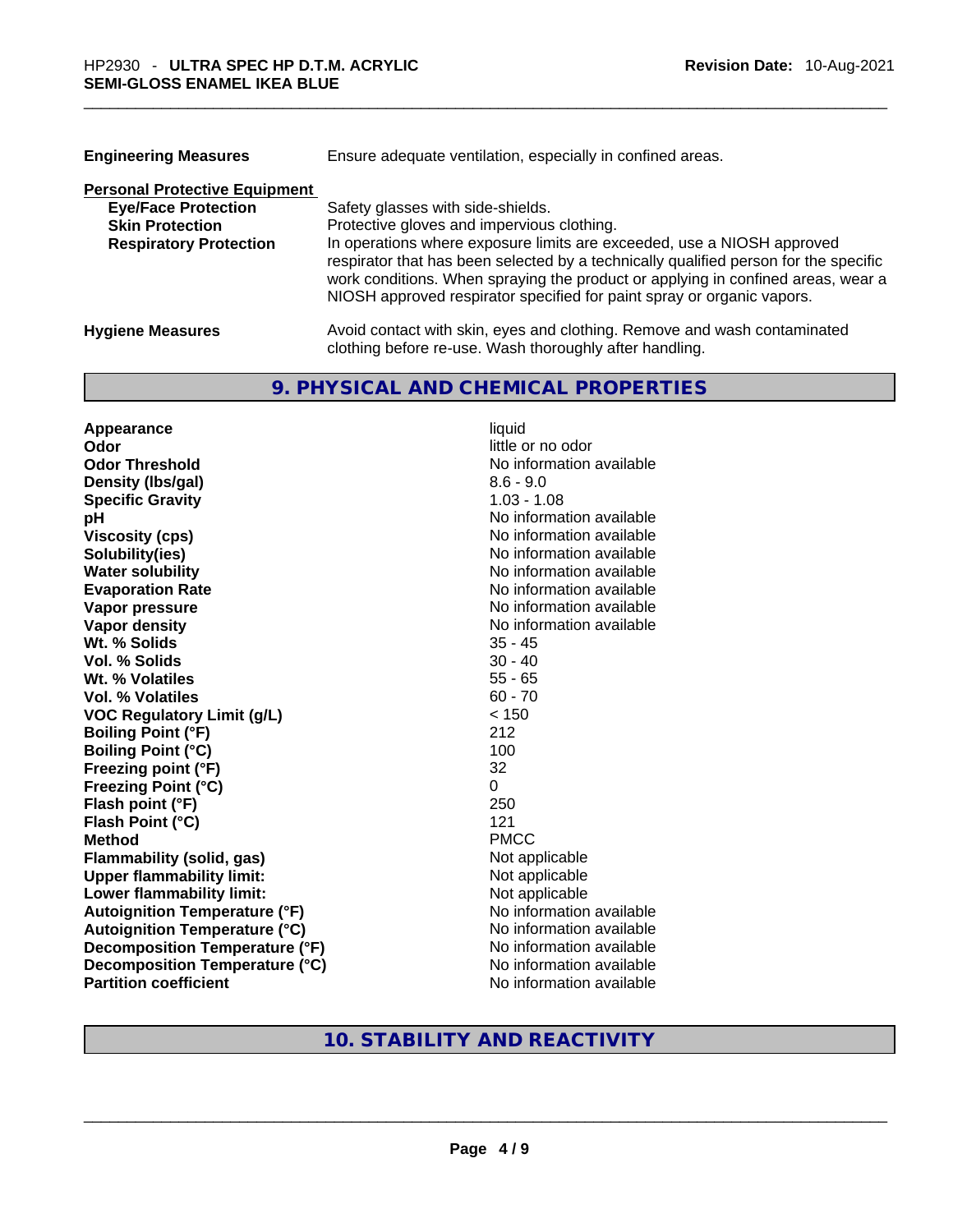| <b>Reactivity</b>                       | Not Applicable                           |
|-----------------------------------------|------------------------------------------|
| <b>Chemical Stability</b>               | Stable under normal conditions.          |
| <b>Conditions to avoid</b>              | Prevent from freezing.                   |
| <b>Incompatible Materials</b>           | No materials to be especially mentioned. |
| <b>Hazardous Decomposition Products</b> | None under normal use.                   |
| Possibility of hazardous reactions      | None under normal conditions of use.     |

### **11. TOXICOLOGICAL INFORMATION**

| <b>Product Information</b>                                                                 |                                            |                                                                                   |                 |  |
|--------------------------------------------------------------------------------------------|--------------------------------------------|-----------------------------------------------------------------------------------|-----------------|--|
| Information on likely routes of exposure                                                   |                                            |                                                                                   |                 |  |
| <b>Principal Routes of Exposure</b>                                                        | Eye contact, skin contact and inhalation.  |                                                                                   |                 |  |
| <b>Acute Toxicity</b>                                                                      |                                            |                                                                                   |                 |  |
| <b>Product Information</b>                                                                 | No information available                   |                                                                                   |                 |  |
| Symptoms related to the physical, chemical and toxicological characteristics               |                                            |                                                                                   |                 |  |
| <b>Symptoms</b>                                                                            | No information available                   |                                                                                   |                 |  |
| Delayed and immediate effects as well as chronic effects from short and long-term exposure |                                            |                                                                                   |                 |  |
| Eye contact                                                                                | May cause slight irritation.               |                                                                                   |                 |  |
| <b>Skin contact</b>                                                                        |                                            | Substance may cause slight skin irritation. Prolonged or repeated contact may dry |                 |  |
|                                                                                            | skin and cause irritation.                 |                                                                                   |                 |  |
| <b>Inhalation</b>                                                                          | May cause irritation of respiratory tract. |                                                                                   |                 |  |
| Ingestion                                                                                  |                                            | Ingestion may cause gastrointestinal irritation, nausea, vomiting and diarrhea.   |                 |  |
| <b>Sensitization</b>                                                                       | No information available                   |                                                                                   |                 |  |
| <b>Neurological Effects</b>                                                                | No information available.                  |                                                                                   |                 |  |
| <b>Mutagenic Effects</b>                                                                   | No information available.                  |                                                                                   |                 |  |
| <b>Reproductive Effects</b>                                                                | No information available.                  |                                                                                   |                 |  |
| <b>Developmental Effects</b>                                                               | No information available.                  |                                                                                   |                 |  |
| <b>Target organ effects</b>                                                                | No information available.                  |                                                                                   |                 |  |
| <b>STOT - single exposure</b>                                                              | No information available.                  |                                                                                   |                 |  |
| <b>STOT - repeated exposure</b>                                                            | No information available.                  |                                                                                   |                 |  |
| Other adverse effects                                                                      | No information available.                  |                                                                                   |                 |  |
| <b>Aspiration Hazard</b>                                                                   | No information available                   |                                                                                   |                 |  |
| <b>Numerical measures of toxicity</b>                                                      |                                            |                                                                                   |                 |  |
| The following values are calculated based on chapter 3.1 of the GHS document               |                                            |                                                                                   |                 |  |
| <b>ATEmix (oral)</b>                                                                       | 54943 mg/kg                                |                                                                                   |                 |  |
| <b>Component Information</b>                                                               |                                            |                                                                                   |                 |  |
| Chemical name                                                                              | Oral LD50                                  | Dermal LD50                                                                       | Inhalation LC50 |  |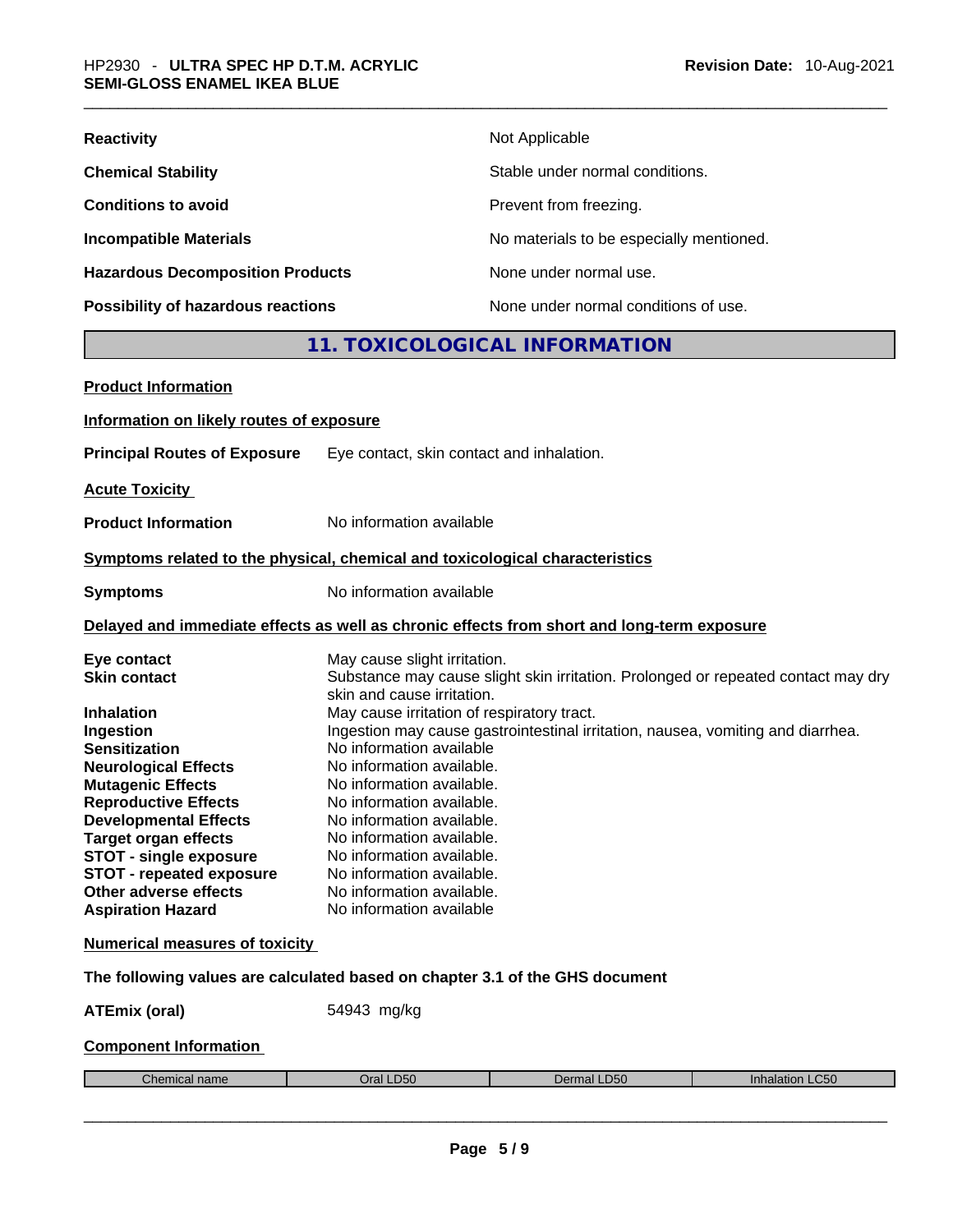| litanium<br>dioxide<br>$\sim$<br>13463<br>3-b/-<br>ັ | Rat<br>0000<br>mg/kg<br>$\sim$<br>. . |  |
|------------------------------------------------------|---------------------------------------|--|

#### **Chronic Toxicity**

#### **Carcinogenicity**

*The information below indicates whether each agency has listed any ingredient as a carcinogen:.* 

| <b>Chemical name</b>  | IARC                 | <b>NTP</b> | OSHA   |
|-----------------------|----------------------|------------|--------|
|                       | Possible Human<br>2B |            | Listed |
| Titanium 、<br>dioxide | Carcinoɑen           |            |        |

• Although IARC has classified titanium dioxide as possibly carcinogenic to humans (2B), their summary concludes: "No significant exposure to titanium dioxide is thought to occur during the use of products in which titanium dioxide is bound to other materials, such as paint."

#### **Legend**

IARC - International Agency for Research on Cancer NTP - National Toxicity Program OSHA - Occupational Safety & Health Administration

**12. ECOLOGICAL INFORMATION** 

#### **Ecotoxicity Effects**

The environmental impact of this product has not been fully investigated.

#### **Product Information**

#### **Acute Toxicity to Fish**

No information available

#### **Acute Toxicity to Aquatic Invertebrates**

No information available

#### **Acute Toxicity to Aquatic Plants**

No information available

#### **Persistence / Degradability**

No information available.

#### **Bioaccumulation**

There is no data for this product.

#### **Mobility in Environmental Media**

No information available.

#### **Ozone**

No information available

#### **Component Information**

#### **Acute Toxicity to Fish**

Titanium dioxide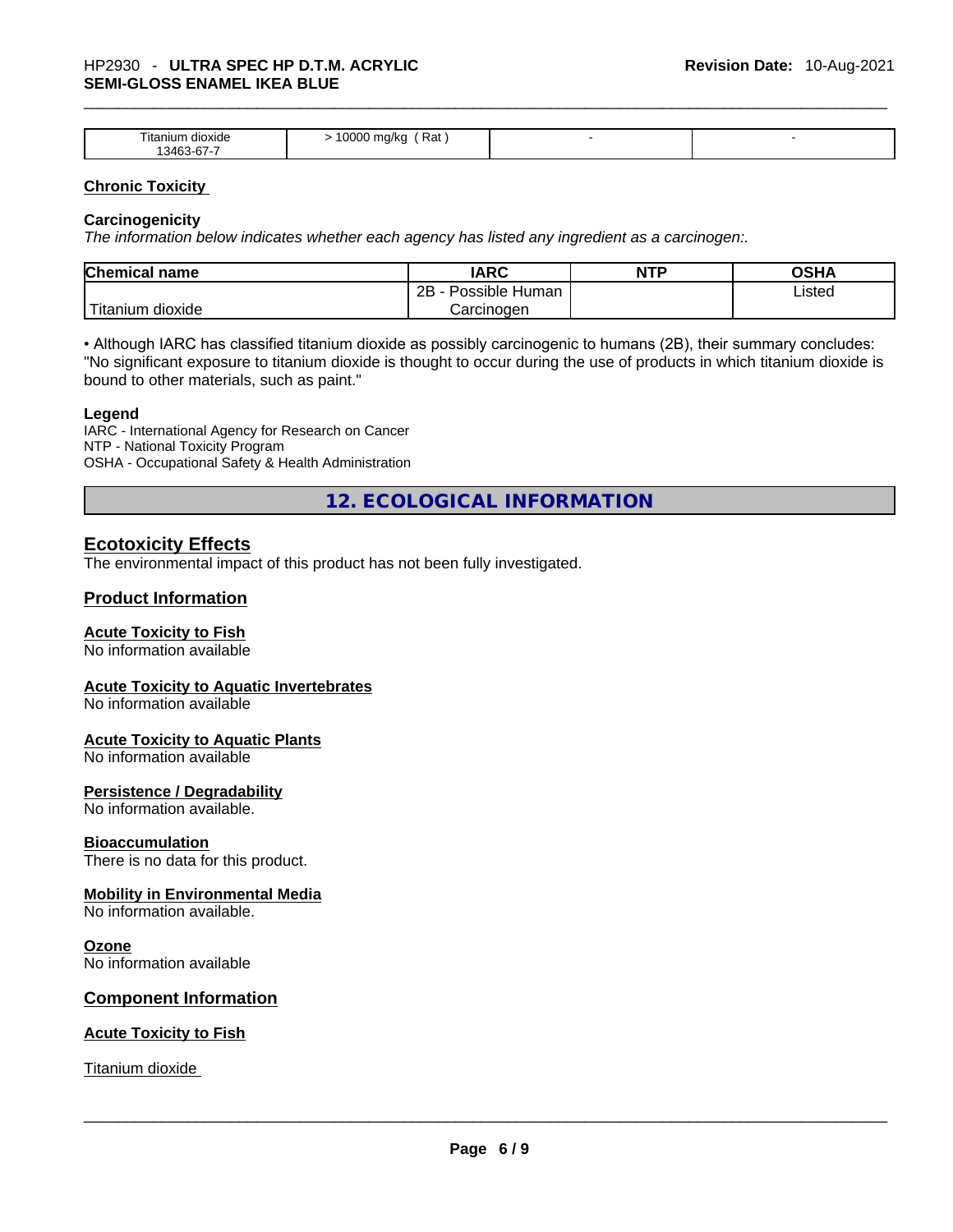$LC50:$  > 1000 mg/L (Fathead Minnow - 96 hr.)

#### **Acute Toxicity to Aquatic Invertebrates**

No information available

#### **Acute Toxicity to Aquatic Plants**

No information available

|                              | 13. DISPOSAL CONSIDERATIONS                                                                                                                                                                                               |  |
|------------------------------|---------------------------------------------------------------------------------------------------------------------------------------------------------------------------------------------------------------------------|--|
| <b>Waste Disposal Method</b> | Dispose of in accordance with federal, state, and local regulations. Local<br>requirements may vary, consult your sanitation department or state-designated<br>environmental protection agency for more disposal options. |  |
|                              | 14. TRANSPORT INFORMATION                                                                                                                                                                                                 |  |
| <b>DOT</b>                   | Not regulated                                                                                                                                                                                                             |  |
| <b>ICAO/IATA</b>             | Not regulated                                                                                                                                                                                                             |  |
| <b>IMDG / IMO</b>            | Not regulated                                                                                                                                                                                                             |  |
|                              | 15. REGULATORY INFORMATION                                                                                                                                                                                                |  |

#### **International Inventories**

| <b>TSCA: United States</b> | Yes - All components are listed or exempt. |
|----------------------------|--------------------------------------------|
| <b>DSL: Canada</b>         | No - Not all of the components are listed. |
|                            | One or more component is listed on NDSL.   |

#### **Federal Regulations**

#### **SARA 311/312 hazardous categorization**

| Acute health hazard               | Nο  |
|-----------------------------------|-----|
| Chronic Health Hazard             | Yes |
| Fire hazard                       | N٥  |
| Sudden release of pressure hazard | No  |
| Reactive Hazard                   | N٥  |

#### **SARA 313**

Section 313 of Title III of the Superfund Amendments and Reauthorization Act of 1986 (SARA). This product contains a chemical or chemicals which are subject to the reporting requirements of the Act and Title 40 of the Code of Federal Regulations, Part 372:

| <b>Chemical name</b> | CAS No.   | <u>Weight-%</u> | <b>CERCLA/SARA 313</b><br>(de minimis concentration) |
|----------------------|-----------|-----------------|------------------------------------------------------|
| Zinc phosphate       | 7779-90-0 | - 5             |                                                      |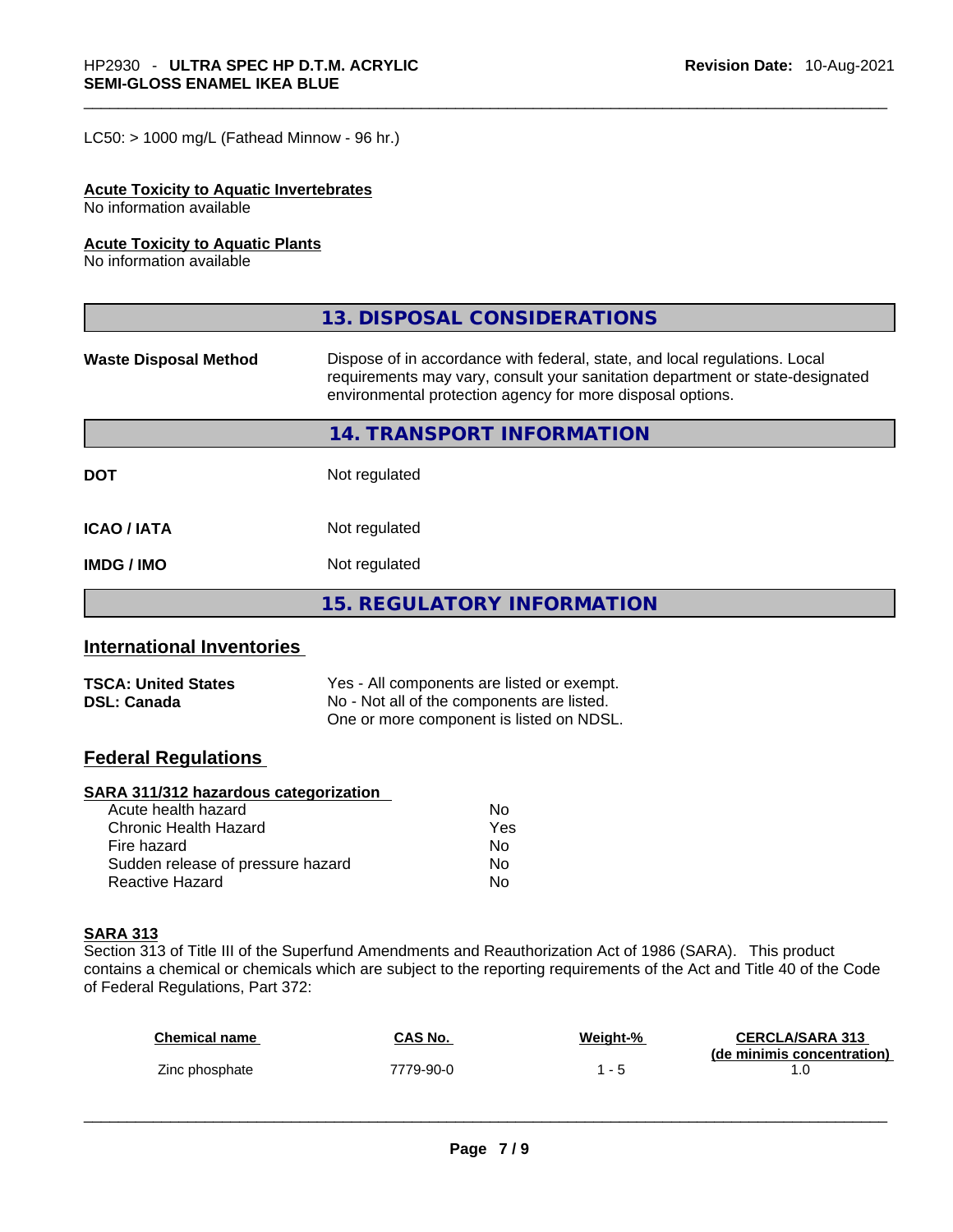C.I. Pigment Blue 15 147-14-8 1 - 5 1.0

**Clean Air Act,Section 112 Hazardous Air Pollutants (HAPs) (see 40 CFR 61)** This product contains the following HAPs:

*None*

#### **US State Regulations**

#### **California Proposition 65**

 **WARNING:** Cancer and Reproductive Harm– www.P65warnings.ca.gov

#### **State Right-to-Know**

| <b>Chemical</b><br>name                  | <b>Massachusetts</b> | <sup>,</sup> Jersev<br>New | ennsvlvania<br>▫<br>еп |
|------------------------------------------|----------------------|----------------------------|------------------------|
| phosphate<br>∠ınc                        |                      |                            |                        |
| . Blue 15<br>nent<br>-<br>Piûr<br>v.i. i |                      |                            |                        |

#### **Legend**

X - Listed

#### **16. OTHER INFORMATION**

**HMIS** - **Health:** 1 **Flammability:** 1 **Reactivity:** 0 **PPE:** -

#### **HMIS Legend**

- 0 Minimal Hazard
- 1 Slight Hazard
- 2 Moderate Hazard
- 3 Serious Hazard
- 4 Severe Hazard
- Chronic Hazard

X - Consult your supervisor or S.O.P. for "Special" handling instructions.

Note: The PPE rating has intentionally been left blank. Choose appropriate PPE that will protect employees from the hazards the material will *present under the actual normal conditions of use.* 

*Caution: HMISÒ ratings are based on a 0-4 rating scale, with 0 representing minimal hazards or risks, and 4 representing significant hazards or risks. Although HMISÒ ratings are not required on MSDSs under 29 CFR 1910.1200, the preparer, has chosen to provide them. HMISÒ ratings are to be used only in conjunction with a fully implemented HMISÒ program by workers who have received appropriate HMISÒ training. HMISÒ is a registered trade and service mark of the NPCA. HMISÒ materials may be purchased exclusively from J. J. Keller (800) 327-6868.* 

 **WARNING!** If you scrape, sand, or remove old paint, you may release lead dust. LEAD IS TOXIC. EXPOSURE TO LEAD DUST CAN CAUSE SERIOUS ILLNESS, SUCH AS BRAIN DAMAGE, ESPECIALLY IN CHILDREN. PREGNANT WOMEN SHOULD ALSO AVOID EXPOSURE.Wear a NIOSH approved respirator to control lead exposure. Clean up carefully with a HEPA vacuum and a wet mop. Before you start, find out how to protect yourself and your family by contacting the National Lead Information Hotline at 1-800-424-LEAD or log on to www.epa.gov/lead.